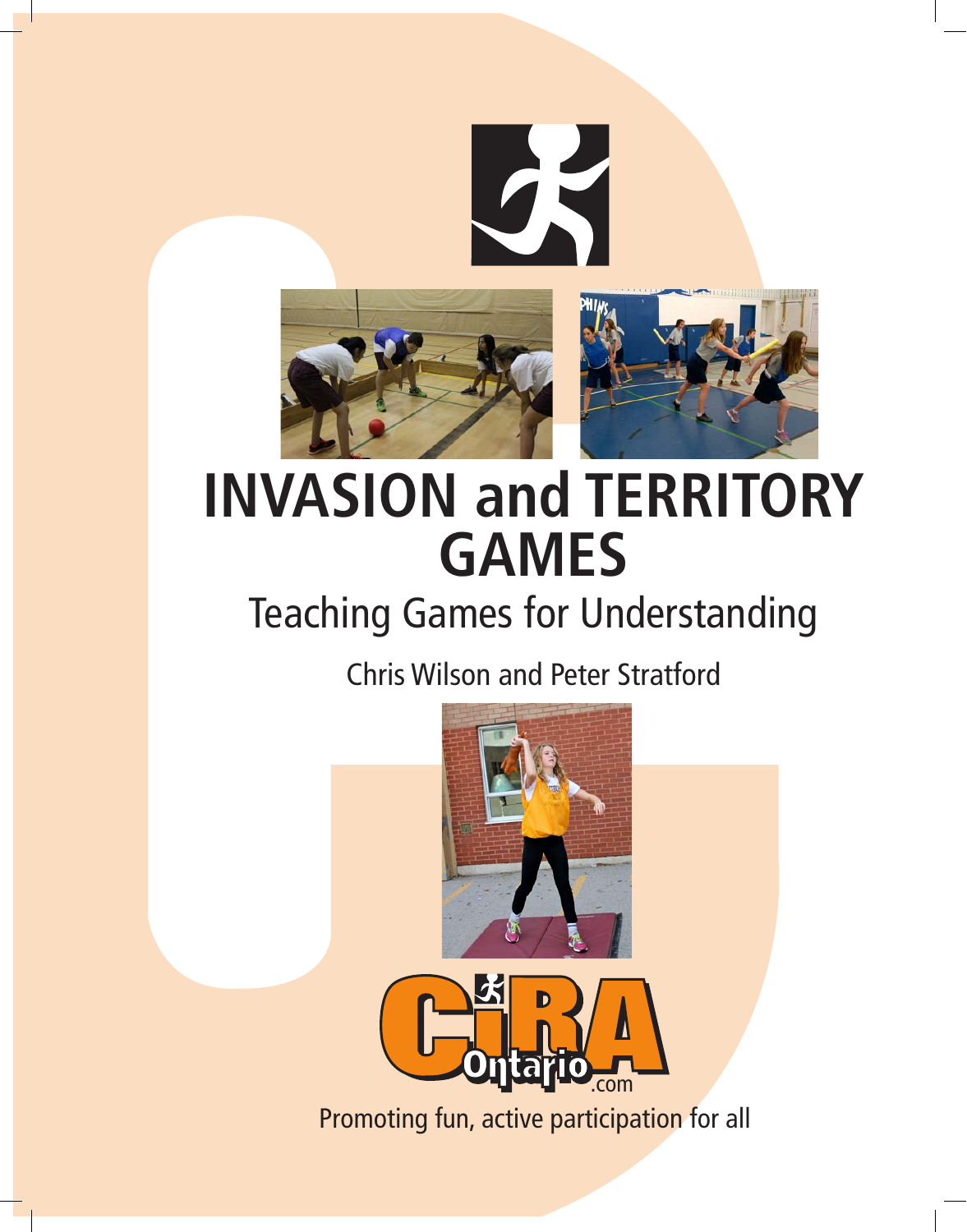# **TABLE OF CONTENTS**

## **CHAPTER 1** Multi-Sport Development **GAMES**

### **SECTION A** Tag Games

### Section B DODGE GAMES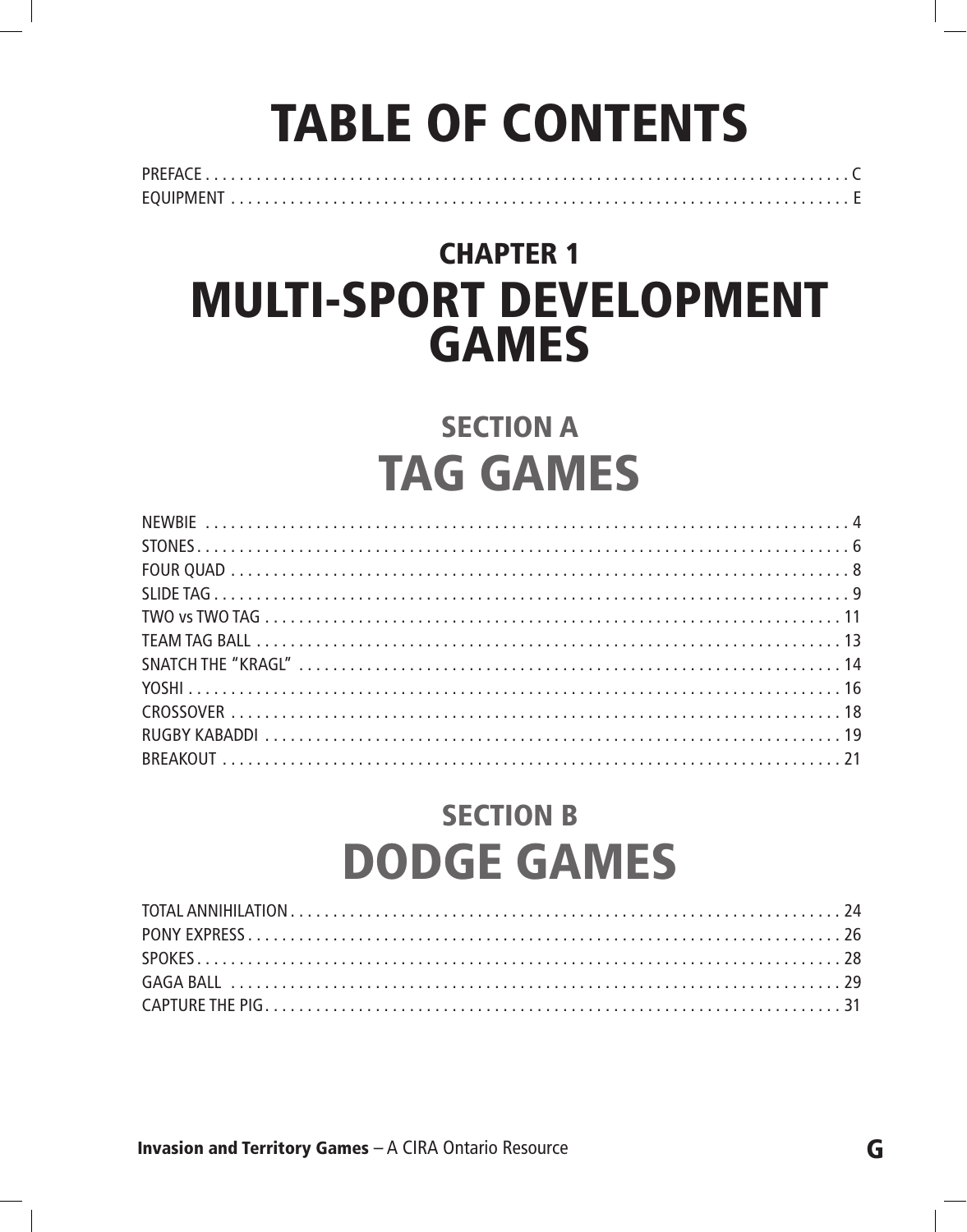TABLE of CONTENTS *continued...*

### Section C Protection Games

### Section D Keep Away

### **CHAPTER 2** Sport-Specific Games

### **SECTION A** Carry the object across the line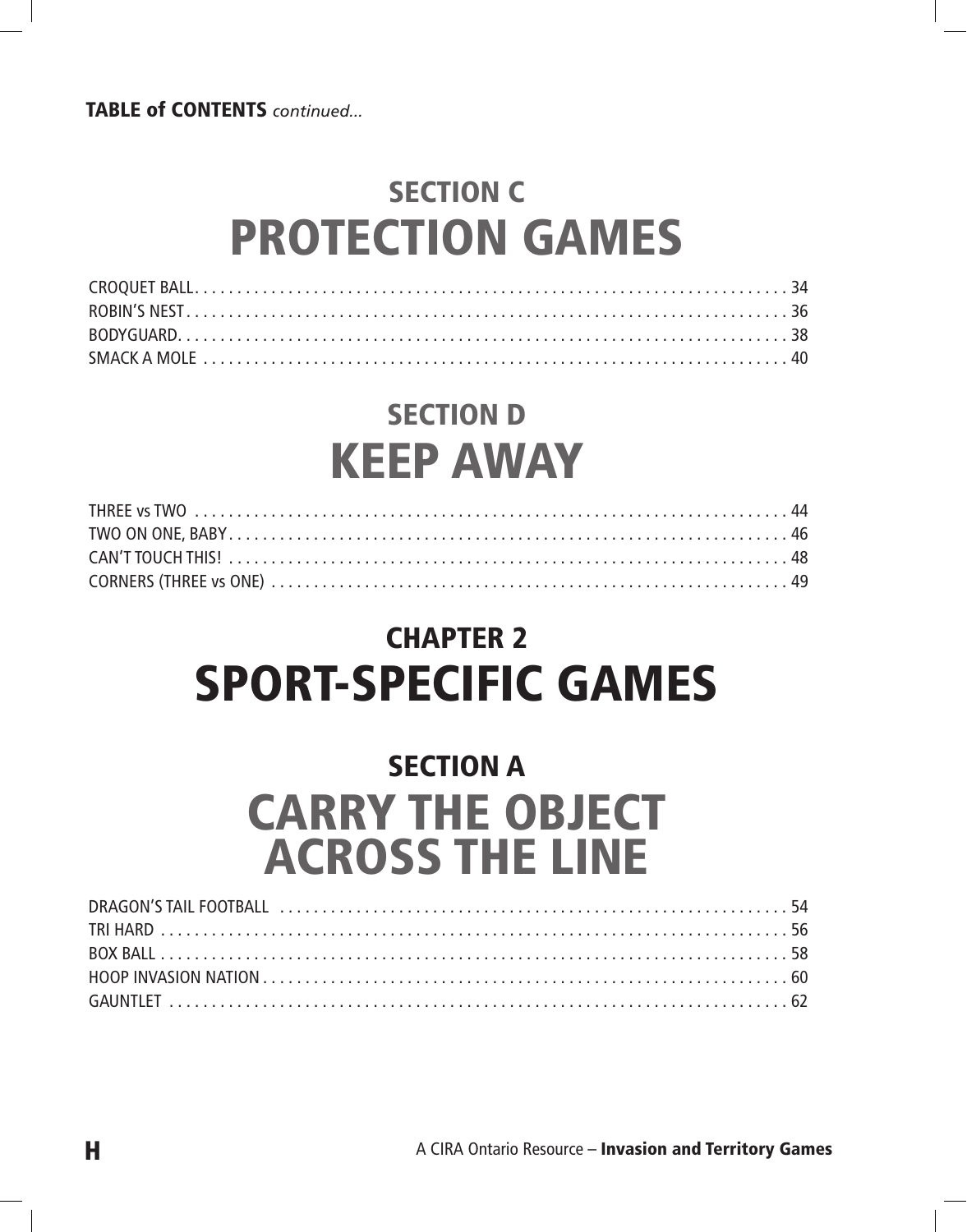## Section B **CATCH THE OBJECT** behind a line

### Section C Put the object in a target

### **CHAPTER 3 OTHER GAMES**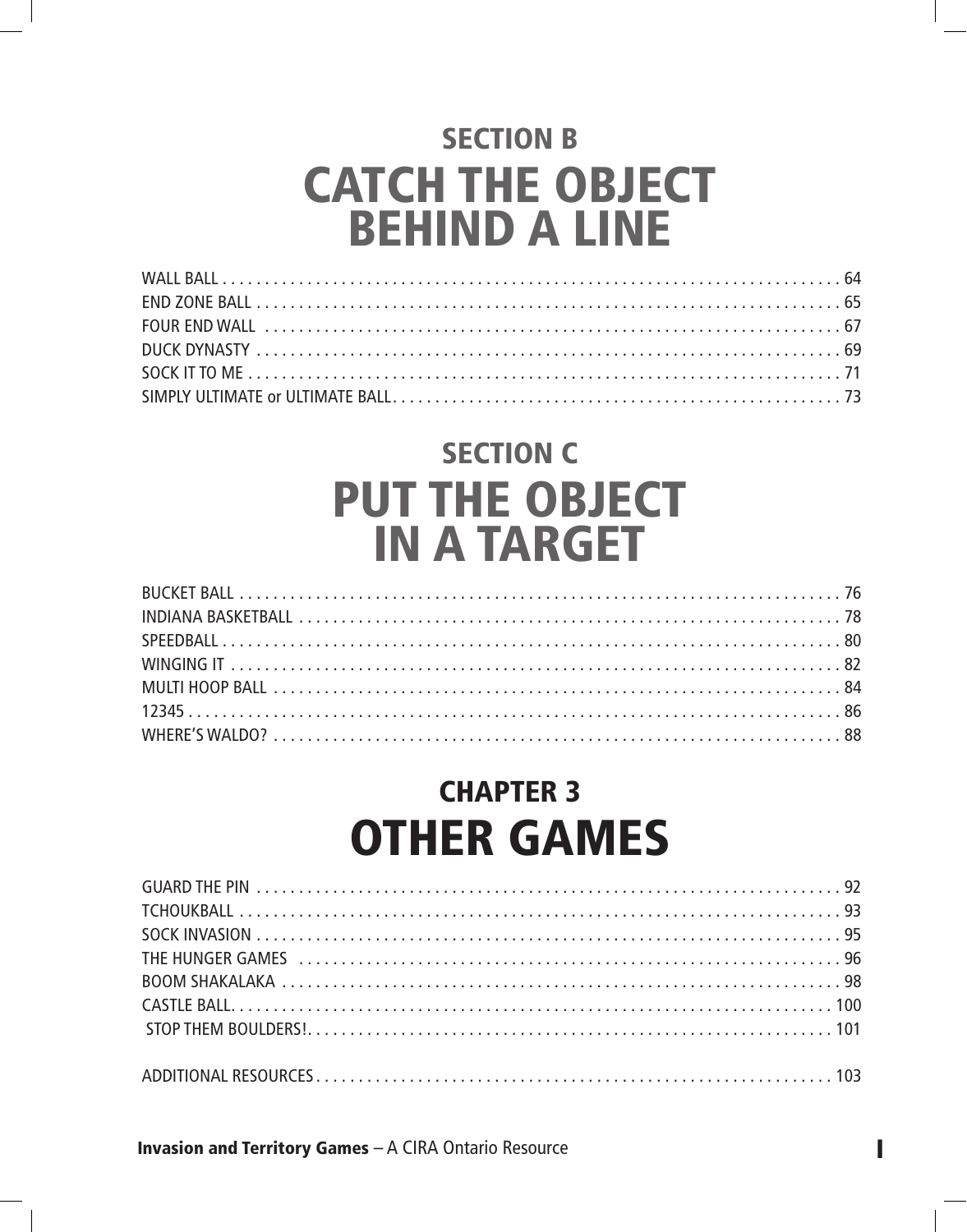# Rugby Kabaddi



#### Game Objective

To tag as many defensive players as possible with one breath.

#### Skills and Concepts

- ✜ Dodge, change direction, change speed, and anticipate
- ✜ Speed, agility, spatial awareness, and footwork

#### Strategies and Tactics

- ✚ **Offence:** Avoid defence and create space.
- $+$  **Defence:** Defend space, cover the area, and predict.

#### Equipment

- $\bigcirc$  Four pylons
- $\bigcirc$  One rugby ball

#### Set Up

- ❑ Divide players into two equal teams.
- ❑ The playing area needs to be a smaller area (approximately half the size of a small gym).
- ❑ One team is scattered about the playing field and may not simply stand on the exterior.
- ❑ The second team is lined up along one sideline.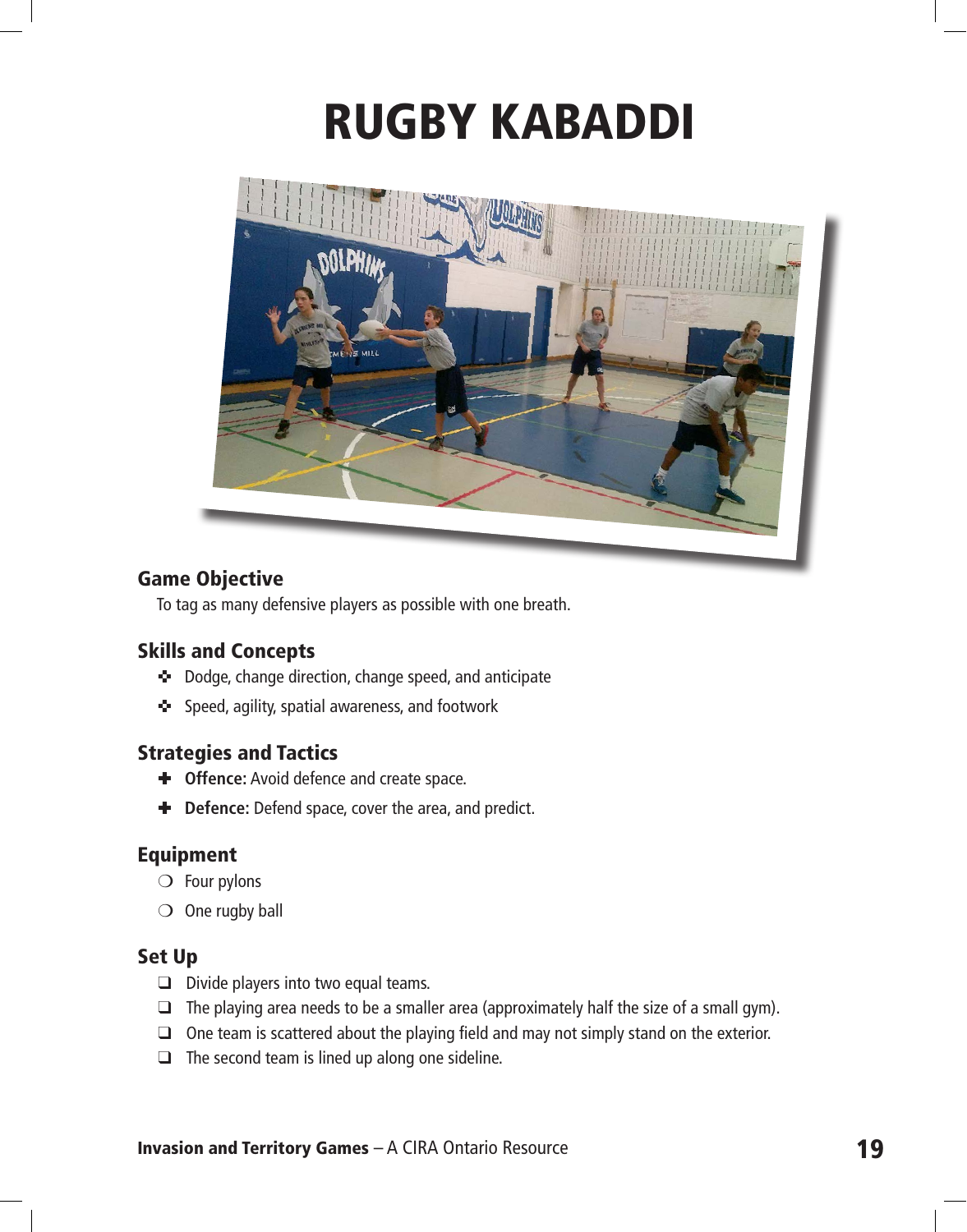#### RUGBY KABADDI *continued...*

#### Instructions

- ☛ When the whistle blows, one player enters the playing field at a time and attempts to tag as many players as possible while repeating the word "Kabaddi" over and over until he runs out of breath and may not continue.
- ☛ Players who are tagged must hold a hand in the air and may try to get out of the zone by crossing the field to the other side that is protected by the remaining players. If a player gets out successfully, she may re-enter the playing zone.
- ☛ Players who are tagged and do not escape are eliminated from the game for that round.
- ☛ One player at a time may enter from the sideline to tag the players who are trying to escape the zone before these players can escape. If two players are tagged, then three players enter to tag.
- ☛ After a player runs out of breath, a new player enters and tries to tag the remaining players.
- ☛ Continue until the entire team has had a try or the defensive team is eliminated.

- ? How do you move to get away from a defender?
- ? How do you create space between yourself and the defenders?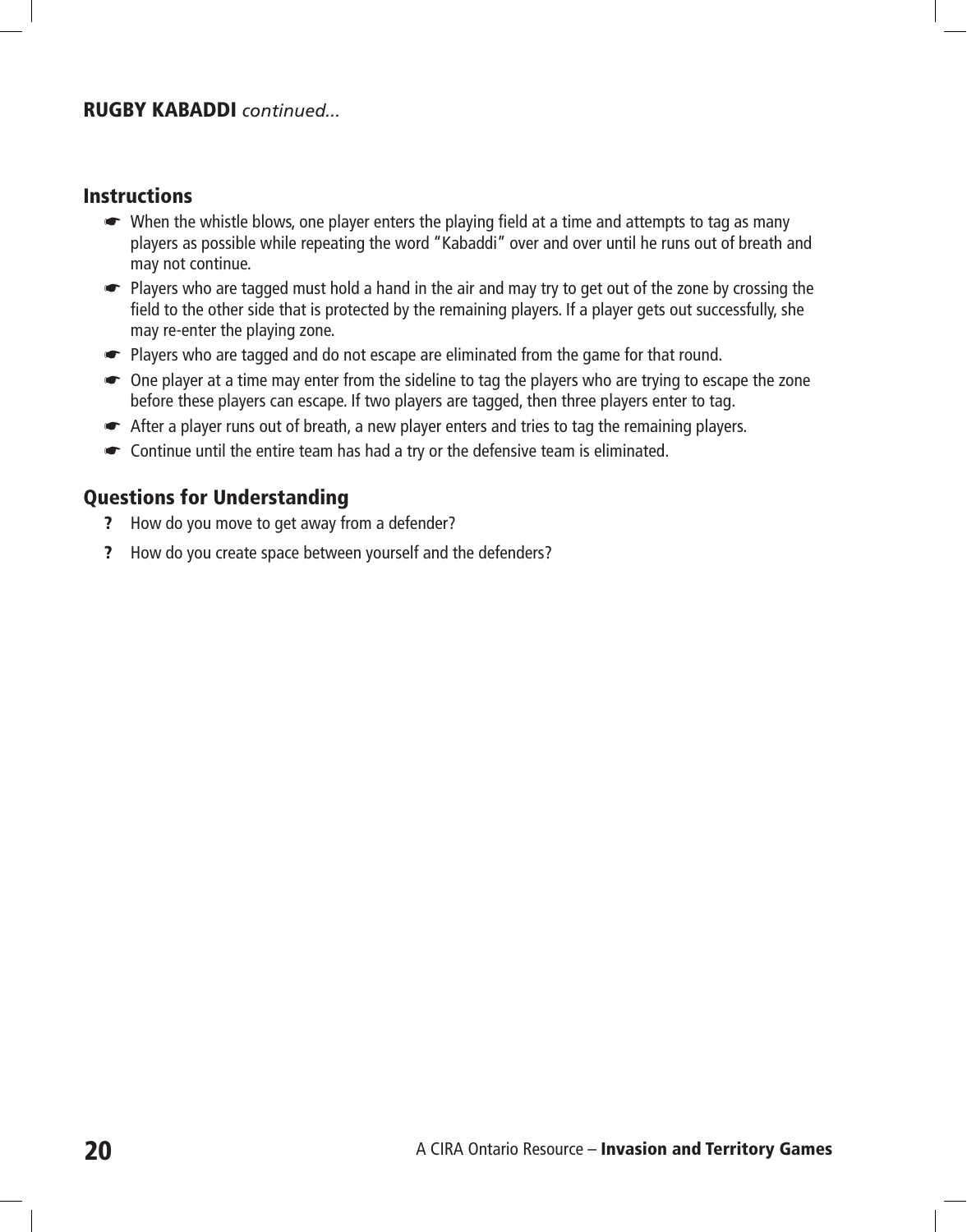# Smack a Mole



#### Game Objective

To throw objects in order to knock down the mole (pin) in the centre of a hole (hula hoop).

#### Skills and Concepts

- ✜ Send an object, change direction, change speed, and anticipate
- ✜ Speed, agility, spatial awareness, and footwork

#### Strategies and Tactics

- ✚ **Offence:** Avoid defence, create space, and attack the goal.
- $\blacklozenge$  **Defence:** Defend the goal, defend space, gain possession, cover the area, and predict.

#### Equipment

- $\bigcirc$  One hula hoop and one pin for each pair
- $\bigcirc$  Fifteen to thirty foam balls

#### Set Up

- ❑ Partner all players up and give each pair a pin to place in a hula hoop in a location of their choice.
- $\Box$  Each player begins with a foam ball.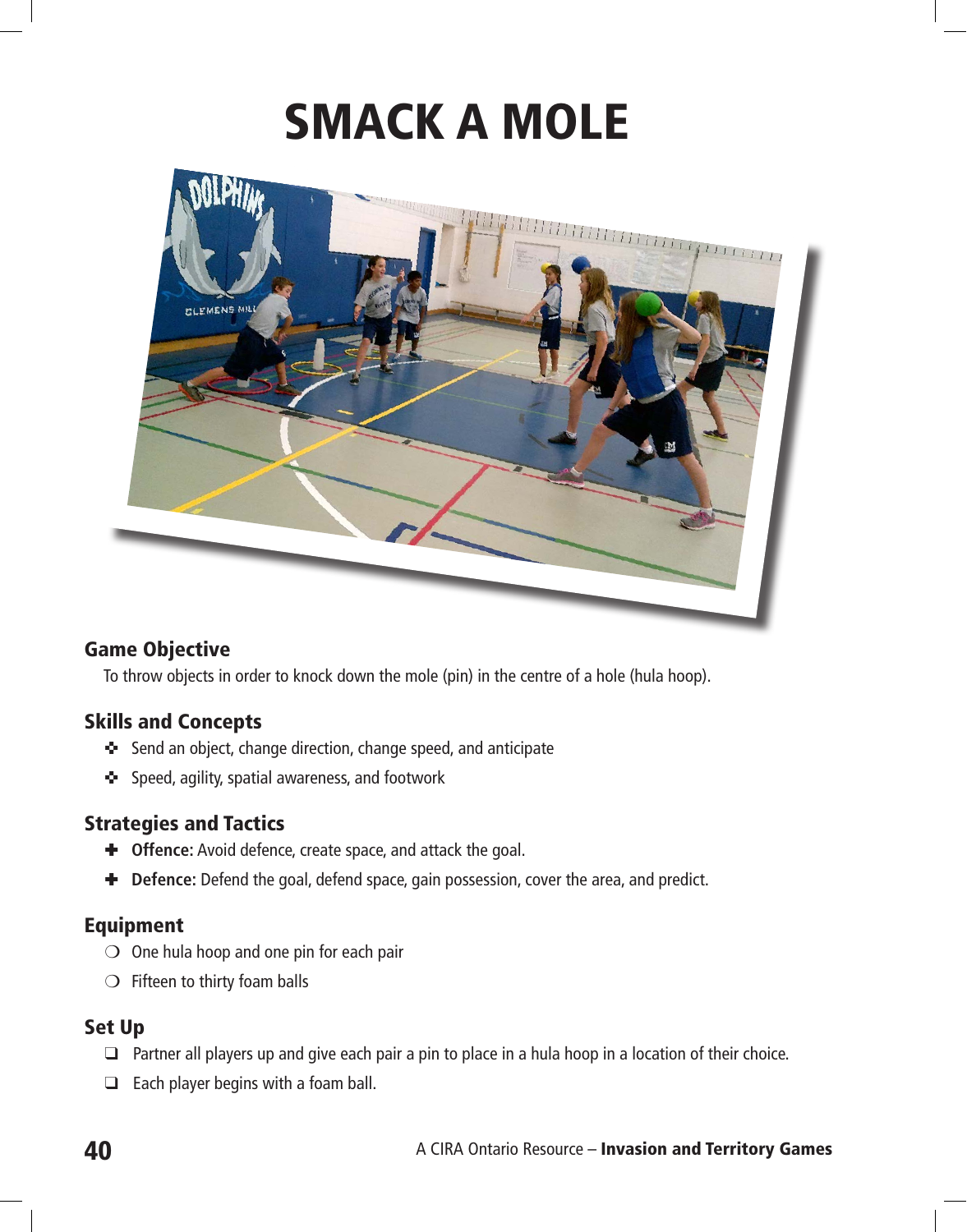#### **Instructions**

- ☛ When the whistle blows, players pick up foam balls and throw them at the pins placed in the hoops.
- ☛ Players can only pick up one foam ball at a time.
- ☛ Players may not move with a foam ball.
- ☛ Players who have their moles knocked down must move their hoops beside the team that eliminated them to create a larger team that has multiple hoops and pins.
- ☛ Players may team up with players from other teams.

- ? What does your team have to do successfully to knock down a pin?
- ? How do you successfully attack the goal or complete a pass to a target?
- ? How do you successfully defend the goal or intercept a pass?
- ? How can you deceive the guard to create an opportunity for attacking the goal?
- ? How do you create space between yourself and the defenders?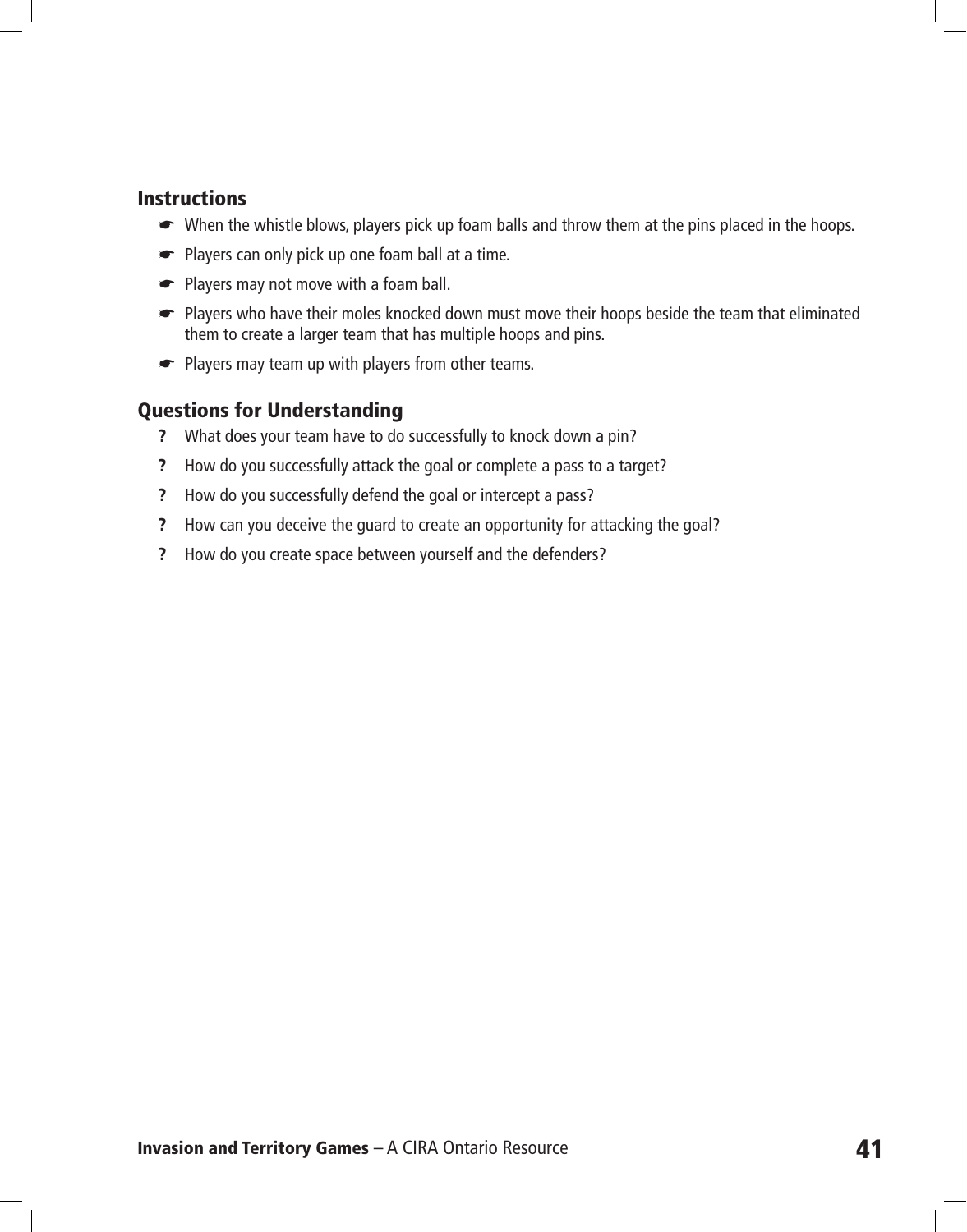# Hoop Invasion Nation



#### Game Objective

To invade the other team's territory and steal one piece of treasure.

#### Skills and Concepts

✜ Evasion, special awareness, speed, and agility

#### Strategies and Tactics

- $\text{■}$  Create space while evading an opponent.
- $\textbf{+}$  Move and create open space.
- ✚ Protect space while the opponent is invading.

#### Equipment

- $\bigcirc$  Hoops to designate the jails and treasure chests
- ❍ Pylons to designate boundaries
- $\bigcirc$  One flag or strip of material per player (Note: There is no need to use the flag football belts, only the flag portion.)
- $\bigcirc$  Forty beanbags or "treasure" objects (dollar store items) for each team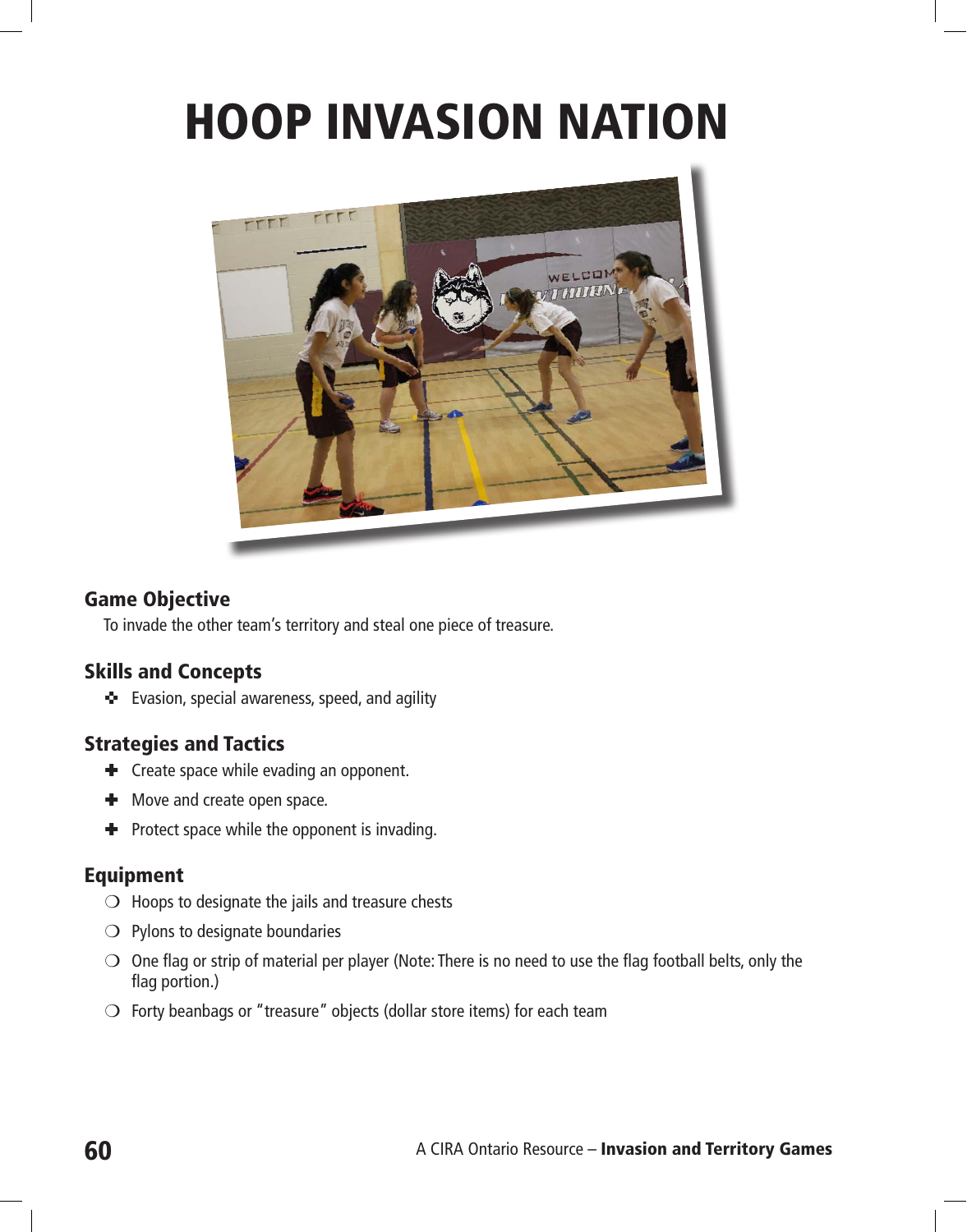#### Set Up

- ❑ There are two teams, and each team has one side of the playing area.
- $\Box$  Each team has a jail on their side (identified by pylons) where captives go when their flag is pulled.
- ❑ All players place the flag on one of their hips. At least two thirds of the flag must be exposed and players' shirts needs to be tucked in on that side.
- ❑ Two hoops are located at each end and twenty pieces of treasure are located in the hoops. The treasure hoops and jail hoops have four pylons around them which represent a safe zone.

#### **Instructions**

- ☛ The other team is trying to pull their opponent's flags. If a player's flag is pulled, he gets his flag back and goes to jail. To be rescued from jail, one of his teammates must come by jail and tag him.
- ☛ When freed from jail, players are allowed to return to their side or capture a piece of treasure by invading their opponent's area. In round one, no one can pull a player's flag if she is on her side of the playing area.
- ☛ If a player makes it to the treasure chest, he may stand inside the four cones and his flag can't be pulled in this safe zone. Players may only be in the treasure chest for thirty seconds.
- Each invader may only bring back one piece of treasure at a time. If upon return a player's flag gets pulled, she must return the treasure and go to jail.
- ☛ The game ends if everyone from one team is in jail or if there is no treasure left.

#### Variations

- ❉ The leader can call jail break at any time, and everyone is free.
- ❉ Eliminate the centre line. Players may pull an opponent's flag anywhere in the play area except within the safe zones.
- ❉ An opposing player may challenge another player to a flag-pulling duo. They compete one-on-one, and if a flag is pulled, the loser reports to jail and the winner gets to keep the treasure.

- ? How did your team decide who attacked and who defended?
- ? What was the best way to get an opponent's flag?
- ? How did your team's strategy change when the rules changed?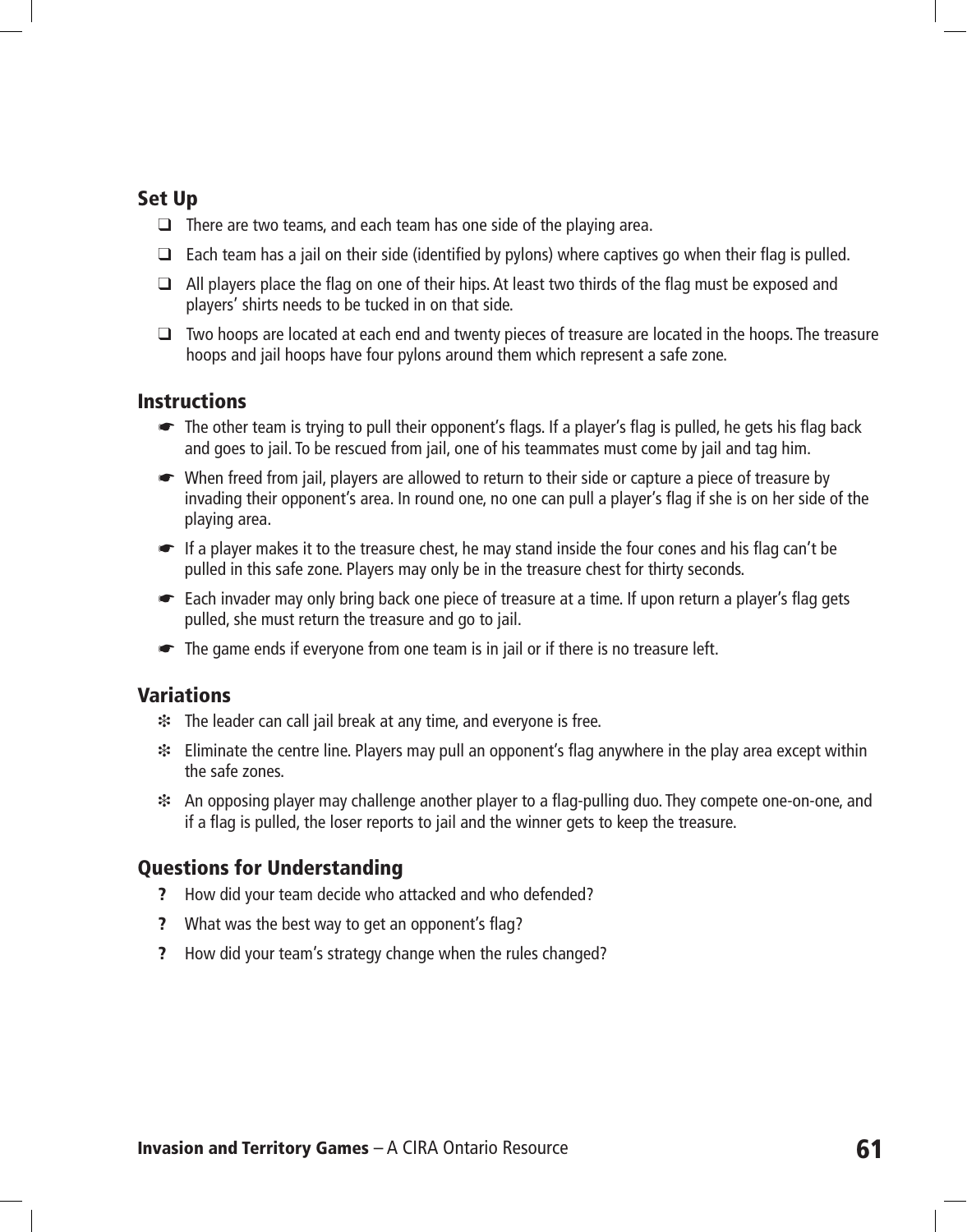# **TCHOUKBALL**



#### Game Objective

To score by rebounding the ball off the net and having it hit the ground over the centre.

#### Skills and Concepts

- ✜ Send an object, receive an object, change direction, change speed, and anticipate
- ✜ Speed, agility, spatial awareness, and footwork

#### Strategies and Tactics

- ✚ **Offence:** Maintain possession, avoid defence, and create space.
- $\bullet$  **Defence:** Cover the area and predict.

#### Equipment

- ❍ One Tchoukball
- $\bigcirc$  Two tchoukball nets

#### Set Up

- ❑ Divide players into two equal teams.
- ❑ Set up one net at each end with a three metre semicircle for a crease.

*continued...*